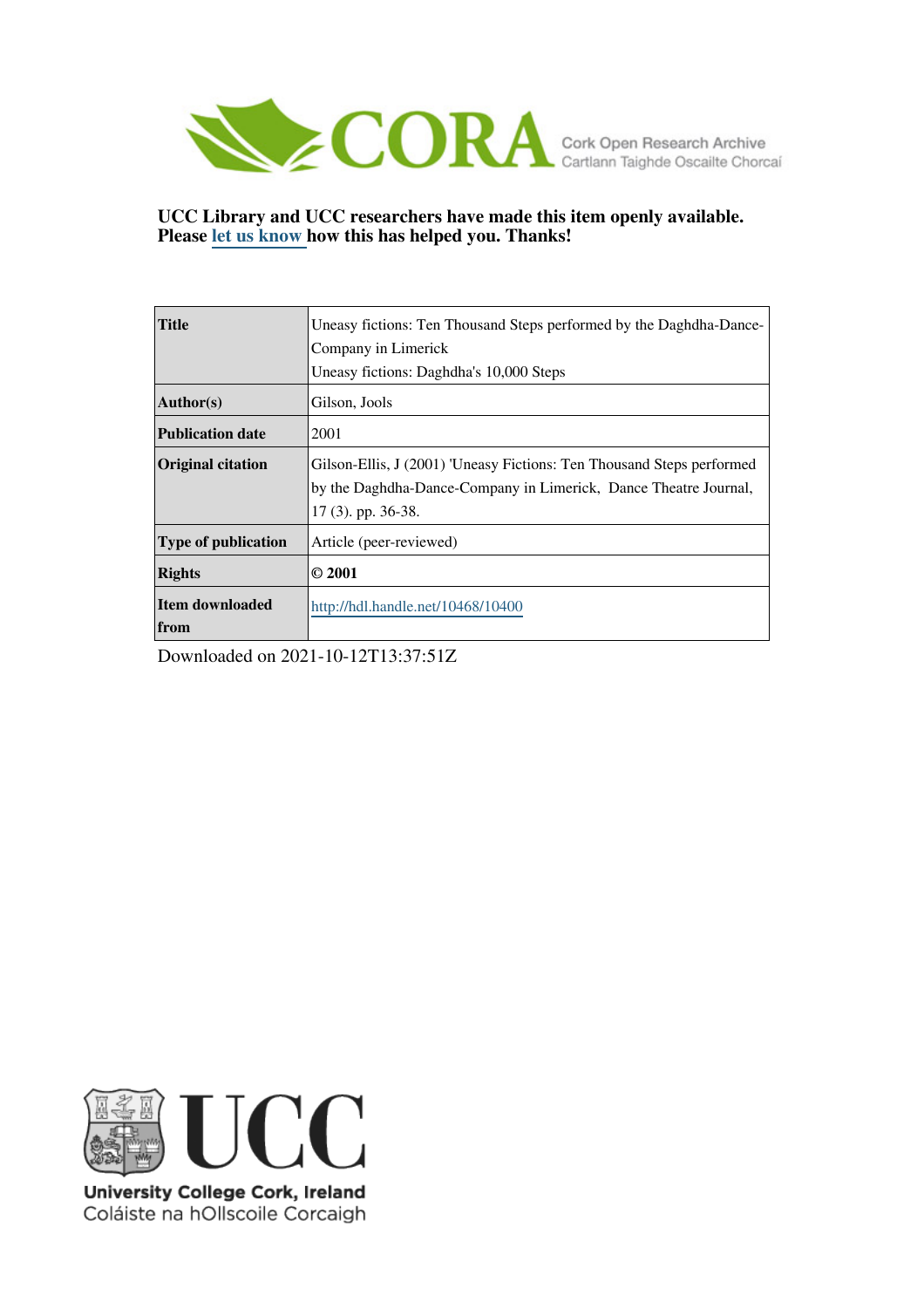Gilson-Ellis, Jools (2001) 'Uneasy Fictions: Daghdha's 10,000 Steps.' *Dance Theatre Journal.* 17 (3): 36 -8.

## **UNEASY FICTIONS Jools Gilson-Ellis**

# **Daghdha Dance Company** *Ten Thousand Steps* Limerick City Centre, Ireland Sunday 10th June, 2001

## Begin

How far is ten thousand steps? I estimate walking across my living room that six steps equals about fourteen feet. According to such mathematics, ten thousand steps would be just under four and a half miles. Is this a foolish way to measure steps - as if they were only linear? What about the dancerly notion of 'steps' as a series of gestures, turns, falls and impulses? What kind of knot would ten thousand of such 'steps' comprise? I remember from navigation that one knot equals one nautical mile per hour, but I'm not sure that helps. Mathematical musings perhaps, but the Irish dance company Daghdha recently performed a site specific work called *Ten Thousand Steps* which played with the geographies of space and place, by walking, talking and dancing us around a city, and I want to ask again; how far is *Ten Thousand Steps*?

#### Review

*Ten Thousand Steps* takes place in the oldest part of Limerick City Centre – St. Mary's Parish. We are split into three groups, and led by an actor / tour-guide around St. Mary's. At three sites, there are dance performances – one by the river, another in a concrete courtyard by Fannings Castle, and the last near the old dock at the Sandmall. I loved the ambition of this work, the gesture of working contemporary dance into the rhythm of an old community. It looked gorgeous – cream laces, Victorian lines, scarlet loud hailers, all set amongst the lanes and courtyards of the old city. I wanted to love it, but instead felt jarred by the abrupt shifts of tone. Myles Breen, our tour guide, led us around St. Mary's with the brash confidence of a vaudeville entertainer. The kids seemed to love his audience participation games ("make a sound of whinnying") but it irritated the hell out of me. When we discovered two performers in scarlet by the waterfront, their story was a melancholy one of love across the religious divide. Kasumi Takahashi and Douglas Comley wove their physical web with considerable emotional depth, framed by the river to the left of them, and a group of boys watching from above. Myles, who really would have been more at home on 'The Good Old Days' jollied us along to the next site in a state of exalted declaration. His demeanor made it difficult to meet the serious and provocative tales the performances told. Despite this, the framing of characters along Nicholas Street led us fluidly into the danced narrative of the secret sexual and emotional lives of one Limerick family in the early 1900s. Performed to the sound of an old 78 on a gramaphone beside us, this slippery saga sometimes escaped me, but it was haunting to watch, as twins and sisters and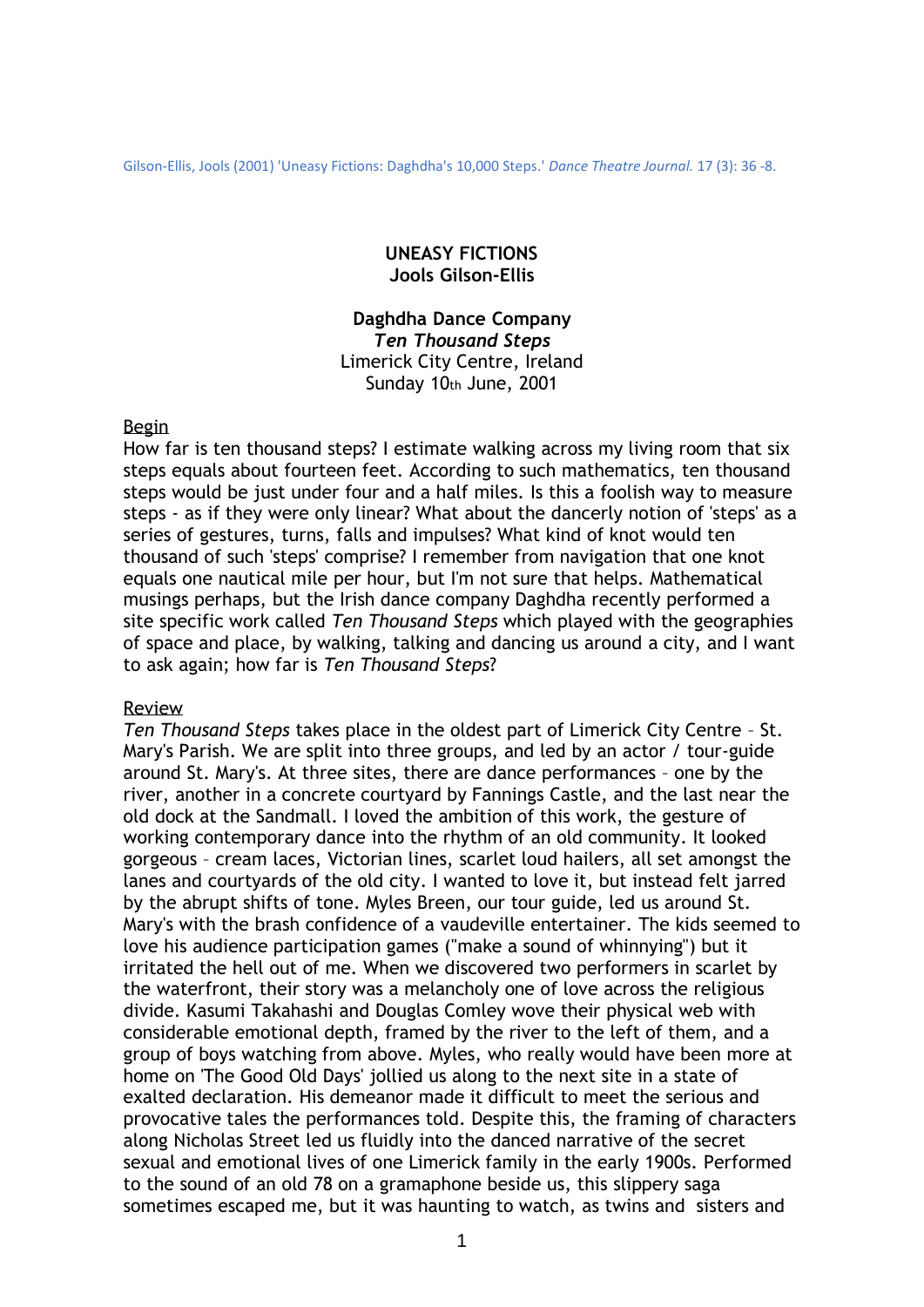priests moved in strange tumblings and calms. The last performance came upon us from behind in the form of two opera singers John Scott and Natasha Lohan, leading us to April 1919, when Limerick became a ten day Soviet. Whilst these narratives were compelling, the opera was another moment of clashing tone, as precious vowels sang out into the working class neighbourhood. People from St. Mary's sometimes peeped from windows, or stood at doors, but there wasn't a substantial sense of a community presence. Finally, we are taken to St. Mary's Prize Band Hall, where we are fed unpleasant hors d'oevres - I could have done with a cup of tea and a cake. Pushing around my pickled onion, I watched the last part of the afternoon - Chuma's 'In Gear' which she re-worked from last year. This is an intellectual piece, strangely heartless after the knotty narratives we've just witnessed. The audience of kids and families on old wooden chairs, were distinctly restless after twenty minutes. 'In Gear' is performed by the main company – aches and twists of duets, framed, restricted and compelled by a cube frame and a series of clocks thrown and received, cradled and abandoned. But this is not a passionate piece, not a work about love and nationality, sex and the church, or working class revolutions. It is cooler than that, and as such sits uneasily with the other works. Three hours after I picked up my ticket, I left the band hall. *Ten Thousand Steps* was something of a rag-bag of styles and intent. There were ghostly, wonderful moments, but there was also a confusion about what exactly 'site specific' meant in this work. Was it 'of' the community, or just 'in' the community? Where was the community? And what was the relationship between its disparate parts?

## Stand Back

Yoshiko Chuma, a Japanese American Choreographer, has been Artistic Director of Daghdha Dance Company in Limerick, for twelve months. Daghdha is one of Ireland's oldest contemporary dance companies, and at just twelve years, this is indicative of the brevity of Ireland's contemporary dance scene. Chuma's New York background includes a series of small and large-scale site specific works. The title of the work made for St. Mary's Parish suggests something of Chuma's nomadic existence, commuting as she does between New York and Limerick. *Ten Thousand Steps* involved dancers from Canada, Japan, the US, Estonia, the UK as well as Ireland – quite the postmodern fusion of the international and the local. The scale of this fusion sometimes allowed us to glimpse another kind of Ireland. In Mary Nunan's piece 'On the Waterfront' it was both compelling and disjunctive to watch a narrative about an Irish woman, being played beside the River Shannon, by a Japanese dancer. Outside of Ireland this might seem an ordinary thing, but this country is O so new at immigration, and struggling with its own brand of racism. Similarly, in Jodi Melnick's 'At Fanning's Castle' a black British dancer played an Irish priest, from the 1910s. Quietly, I think, we witnessed something astonishing in these ordinary / extraordinary moments. Perhaps precisely because they were not commented upon – were performed as if this were a thing we had all seen in Ireland a hundred times before.

#### Feigning Fiction

Myles looks at us, and tells the story, but we watch the dancers. Because we are set up to read stories, we glimpse connections between the heard narrative and the flurries of touch and distance between the two dancers. The scarlet amidst greens and greys, assaults us. We hear the river too, and the steel cube becomes a frame for history, somehow caught here before us, in a story of doomed love and drownings. There is a strange quiet in the audience. We are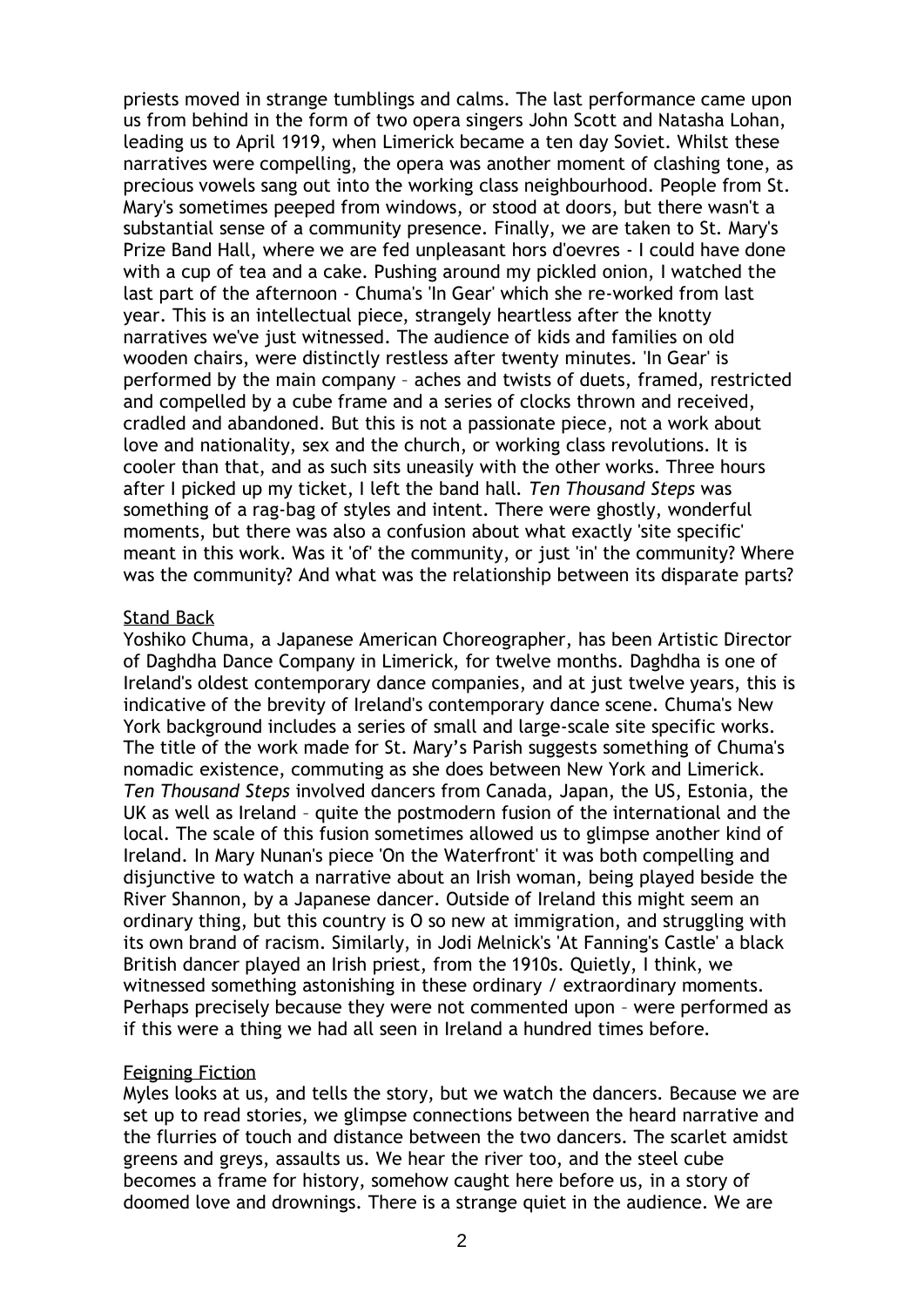moved. We are moved because we think this happened here. Only afterwards, even after I write the 'review' section of this article, do I discover that this story was made up. It never happened. I feel set-up. Perhaps I've seen too many sitespecific works which evolve out of the resonance of a place. I'm not sure why it bothers me so much, but it does. Playing with fiction in this way is often used as a device. Forced Entertainment used such a mix expressly in their site specific work *Nights In This City* (1995) by mixing up the practical fact of urban Sheffield as seen through a bus window (the audience were taken on a bus trip), with comments such as 'Welcome to Rome.' The difference, clearly, is that in *Nights In This City* irony is directly apparent, and the disjunction between what is visible and what is said is a theme of the work. In *Ten Thousand Steps* this was not the case. Instead, our tour guide stops at intervals to tell us what we presume are 'real' stories about Limerick castle, and other landmarks, and seamlessly introduces the fictional stories, as if they were another practical fact of the city. Interestingly, when I interviewed the writer Miriam Lohan, she spoke of using irony, of sending up a certain kind of melancholic Irish narrative – of doomed love ('On the Waterfront') and familial complexity ('At Fannings Castle'). I explained in interview that the densely complex familial saga ('At Fannings Castle'), where everyone seems to be called 'Mary' lost me. Lohan replies that this was 'devilment'. Yet such devilment fails in performance if it isn't made available to an audience, and certainly the Sunday group stood in earnest in front of the performance at Fannings Castle. There wasn't a giggle in sight.

The story I saw last was the one based on an actual event in Limerick. 'At the Sandmall' was choreographed by Chuma and Anthony Phillips. Of course, when I was watching the work, I had no idea that this was 'for real' and the others fiction. Although a compelling piece of Limerick history – a ten day Soviet, happening at the same time as the first trans-Atlantic flight arrives and departs, it was unclear what connections it had with St. Mary's Parish. My memory of this piece is dominated by those few local residents who had happened upon it – a young man leaning against a lamp post rolling a cigarette with a grin on his face, a labrador sitting watching politely, an old man 50 yards away standing at his gate. An elderly couple from St. Mary's were in this piece with their grandchildren, but they acted largely as visual props in period dress. Mostly they sat still whilst cacophanies of narrative and choreography happened around them. One of these stories would have been compelling for a ten minute piece. Instead the two together made confusions out of choreographies of flights and strikes. Dancers curved in and out of Chuma's signature metal cube, punctuated by the visual and aural declaration of red megaphones. This seemed to me to be the least integrated performance of the three outside works. Two opera singers either side of the performance riffing on 'Lim – er – ick' in trained vowels seemed awkward and out of place.

#### How Far?

So how far is *Ten Thousand Steps?* This work achieved a great deal in bringing contemporary dance practice out of the hallowed halls of performance venues, into the public spaces of an Irish city. There was a great sense of an 'event' on the Sunday afternoon that I saw it. The choreographies of Mary Nunan, Jodi Melnick, Yoshiko Chuma and Anthony Phillips, are skilled, playful, delicious tumbles of bodies. The dancing in this piece has its own logic, but it only meets textual stories with a side glance, like the wrong ends of magnets pushed together. In this sense, the work is less successful at meeting / integrating /